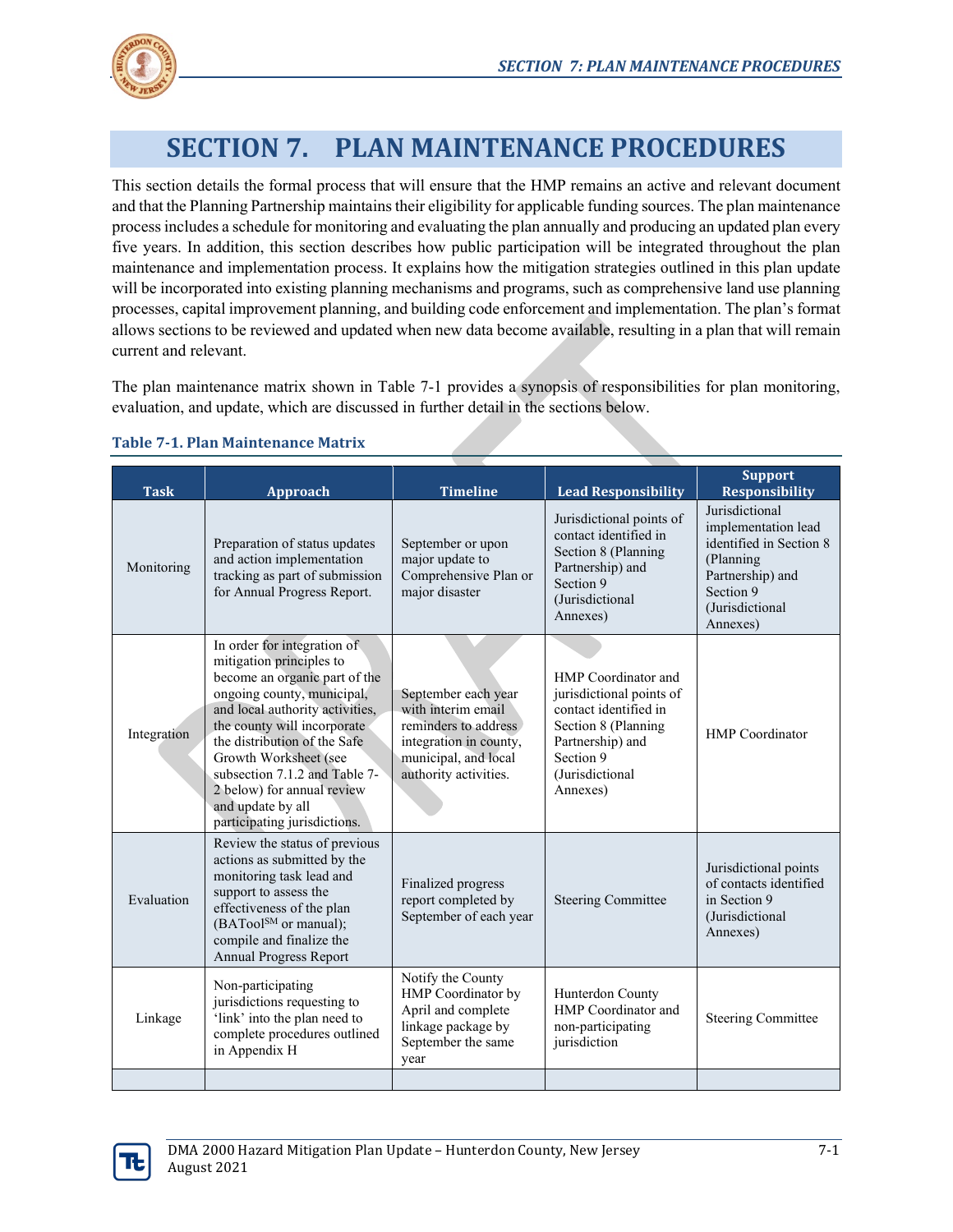

| <b>Task</b> | Approach                                                                                                                                | <b>Timeline</b>                                                                     | $\,$ Lead Responsibility $\,$              | <b>Support</b><br><b>Responsibility</b>                                                        |
|-------------|-----------------------------------------------------------------------------------------------------------------------------------------|-------------------------------------------------------------------------------------|--------------------------------------------|------------------------------------------------------------------------------------------------|
| Update      | Reconvene the planning<br>partners, at a minimum, every<br>5 years to guide a<br>comprehensive update to<br>review and revise the plan. | Every 5 years or upon<br>major update to<br>Comprehensive Plan or<br>major disaster | Hunterdon County<br><b>HMP</b> Coordinator | Jurisdictional points<br>of contacts identified<br>in Section 9<br>(Jurisdictional<br>Annexes) |

# **7.1 MONITORING EVALUATING AND UPDATING THE PLAN**

The procedures for monitoring, evaluating, and updating the plan are provided below.

The HMP Coordinator is assigned to manage the maintenance and update of the plan during its performance period. The HMP Coordinator will chair the Planning Partnership (Steering Committee and municipal points of contact) and be the primary point of contact for questions regarding the plan and its implementation as well as to coordinate incorporation of additional information into the plan.

The Planning Partnership shall fulfill the monitoring, evaluation and updating responsibilities identified in this section which is comprised of a representative from each participating jurisdiction. Each jurisdiction is expected to maintain a representative on the Planning Partnership throughout the plan performance period (five years from the date of plan adoption). As of the date of this plan, primary and secondary mitigation planning representatives (points-of-contact) are identified in each jurisdictional annex in Section 9 (Jurisdictional Annexes).

Regarding the composition of the committee, it is recognized that individual commitments change over time, and it shall be the responsibility of each jurisdiction and its representatives to inform the HMP Coordinator of any changes in representation. The HMP Coordinator will strive to keep the committee makeup as a uniform representation of planning partners and stakeholders within the planning area.

Currently, the Hunterdon County HMP Coordinator is designated as:

Brayden Fahey Hunterdon County Division of Emergency Management 201 Cherryville Road, Flemington NJ 08822 908-788-1196;  $oem@co.hunterdon.ni.us$ 

# **7.1.1 MONITORING**

The Planning Partnership shall be responsible for monitoring progress on, and evaluating the effectiveness of, the plan, and documenting annual progress. Each year, beginning one year after plan development, Hunterdon County and local Planning Partnership representatives will collect and process information from the departments, agencies and organizations involved in implementing mitigation projects or activities identified in their jurisdictional annexes (Section 9) of this plan, by contacting persons responsible for initiating and/or overseeing the mitigation projects.

In the first year of the performance period, this will be accomplished by utilizing an online performance progress reporting system, the BATool<sup>SM</sup> which will enable local and county representatives direct access to mitigation initiatives to easily update the status of each project, document successes or obstacles to implementation, add or delete projects to maintain mitigation project implementation. It is anticipated that all participating partners will be prompted by the tool to update progress on a quarterly basis, providing an incentive for participants to refresh their mitigation strategies and to continue implementation of projects. It is expected that this reporting system

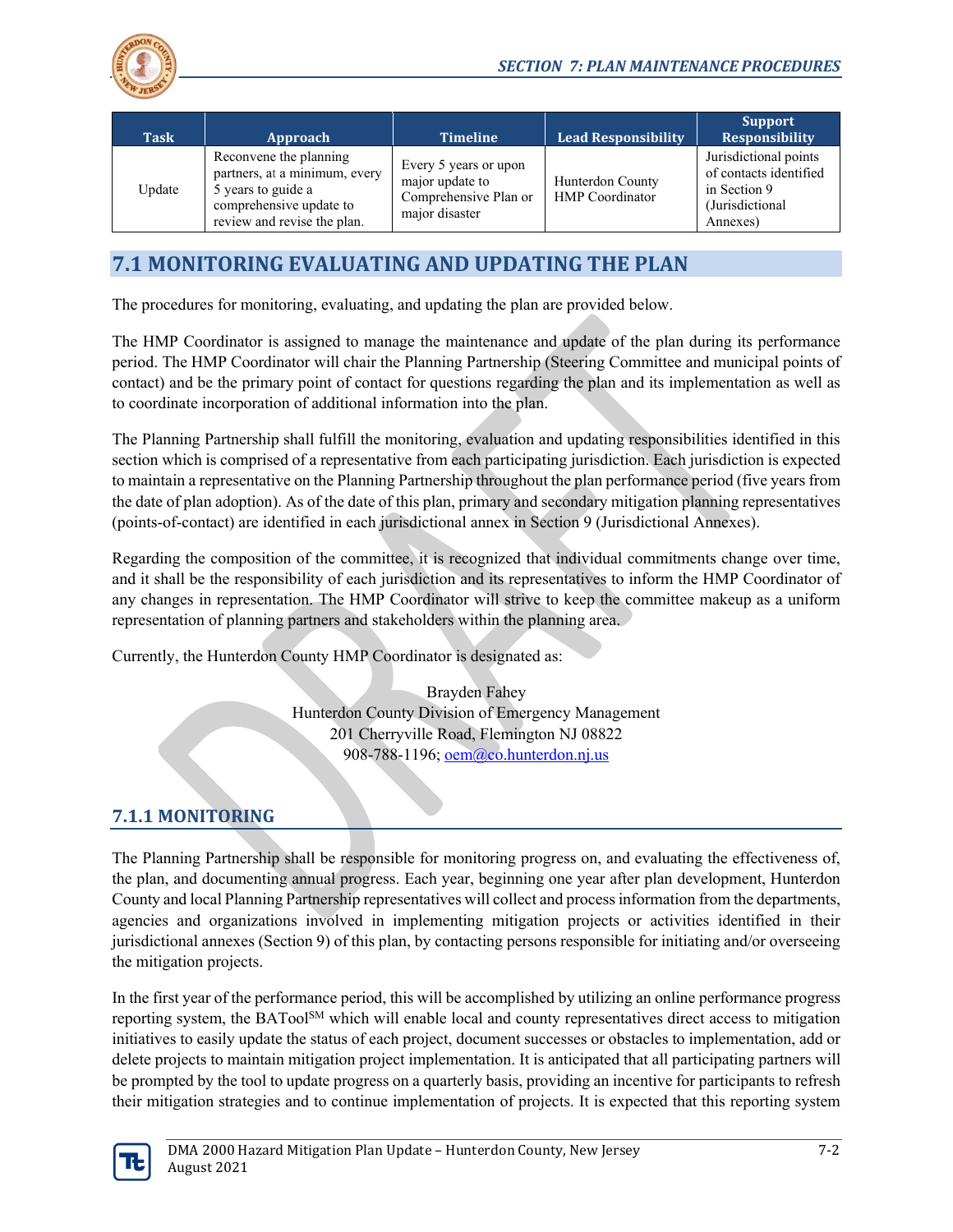

will support the submittal of an increased number of project grant fund applications due to the functionality of the system which facilitates the sorting and prioritization of projects.

In addition to progress on the implementation of mitigation actions, including efforts to obtain outside funding; and obstacles or impediments to implementation of actions, the information that Planning Partnership representatives shall be expected to document, as needed and appropriate include:

- Any grant applications filed on behalf of any of the participating jurisdictions (which may be documented in the BATool $\text{SM}$ ).
- Hazard events and losses occurring in their jurisdiction,
- Additional mitigation actions believed to be appropriate and feasible (which may be documented in the BATool<sup>SM</sup>),
- Public and stakeholder input.
- Plan monitoring for years 2 through 4 of the plan performance periods will be similarly addressed via the BATool<sup>SM</sup> or manually.

# **7.1.2 INTEGRATION PROCESS OF THE HMP INTO PLANNING MECHANISMS**

Hazard mitigation is sustained action taken to reduce or eliminate the long-term risk to human life and property from natural hazards. Integrating hazard mitigation into a jurisdiction's existing plans, policies, codes, and programs leads to development patterns that do no increase risk from known hazards or leads to redevelopment that reduces risk from known hazards. The Hunterdon County Planning Partnership was tasked with identifying how hazard mitigation is integrated into existing planning mechanisms. Refer to the Capability Assessments in Section 9 (Jurisdictional Annexes) for how this is done for each participating jurisdiction. During this process, many jurisdictions recognized the importance and benefits of incorporating hazard mitigation into future local planning and regulatory processes.

The Planning Partnership representatives will incorporate mitigation planning as an integral component of daily government operations. Planning Partnership representatives will work with their government officials to integrate the newly adopted hazard mitigation goals and actions into the general operations of government and partner organizations. Further, the sample adoption resolution (Appendix A) includes a resolution item stating the intent of the jurisdiction governing body to incorporate mitigation planning as an integral component of government and partner operations. By doing so, the Planning Partnership anticipates that:

- Hazard mitigation planning will be formally recognized as an integral part of overall planning and emergency management efforts;
- The Hazard Mitigation Plan, Comprehensive Plans, Emergency Management Plans and other relevant planning mechanisms will become mutually supportive documents that work in concert to meet the goals and needs of residents.

During the HMP annual review process, each participating jurisdiction will be asked to document how they are utilizing and incorporating the Hunterdon County HMP into their day-to-day operations and planning and regulatory processes. Additionally, each jurisdiction will identify additional policies, programs, practices, and procedures that could be modified to accommodate hazard mitigation actions and include these findings and recommendations in the Annual HMP Progress Report. The following checklist was adapted from FEMA's Local Mitigation Handbook (2013), Appendix A, Worksheet 4.2. This checklist will help a jurisdiction analyze how hazard mitigation is integrated into plans, ordinances, regulations, ordinances, and policies. By completing the checklist, it will help jurisdictions identify areas that integrate hazard mitigation currently and where to make

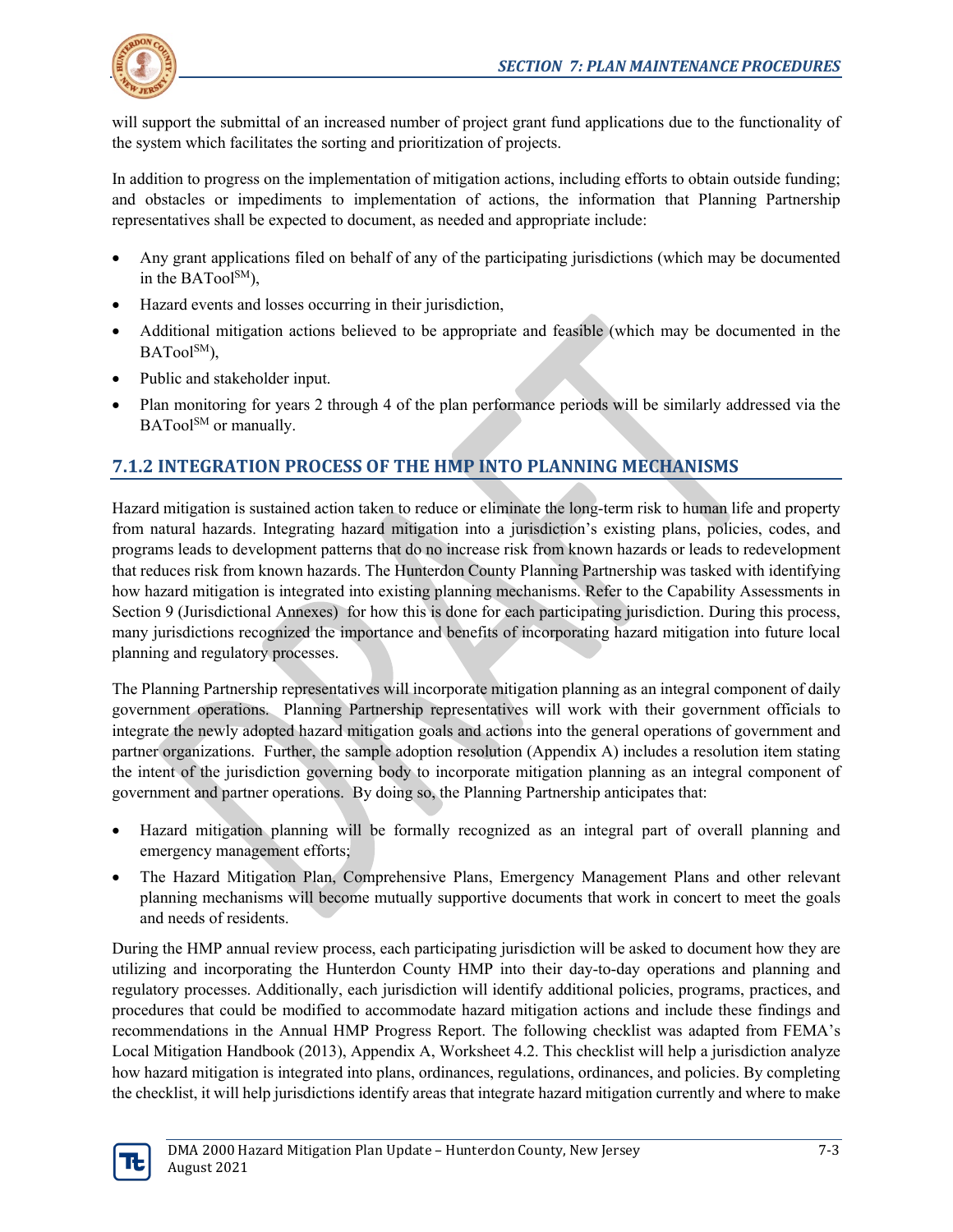

improvements and reduce vulnerability to future development. In this manner, the integration of mitigation into activities will evolve into an ongoing culture within the county and all jurisdictions.

#### **Table 7-2. Safe Growth Checklist**

|                                                                                                                                                                                                               | Do you do<br>this? |                | How is it being done or how will this be utilized in |  |
|---------------------------------------------------------------------------------------------------------------------------------------------------------------------------------------------------------------|--------------------|----------------|------------------------------------------------------|--|
| <b>Planning Mechanisms</b>                                                                                                                                                                                    | Yes                | N <sub>o</sub> | the future?                                          |  |
| <b>Operating, Local and Capital Improvement Program Budgets</b>                                                                                                                                               |                    |                |                                                      |  |
| When constructing upcoming budgets,<br>hazard mitigation actions will be funded<br>as budget allows. Construction projects<br>will be evaluated to see if they meet the<br>hazard mitigation goals.           |                    |                |                                                      |  |
| Annually, the jurisdiction will review<br>mitigation actions when allocating<br>funding.                                                                                                                      |                    |                |                                                      |  |
| Do budgets limit expenditures on<br>projects that would encourage<br>development in areas vulnerable to<br>natural hazards?                                                                                   |                    |                |                                                      |  |
| Do infrastructure policies limit extension<br>of existing facilities and services that<br>would encourage development in areas<br>vulnerable to natural hazards?                                              |                    |                |                                                      |  |
| Do budgets provide funding for hazard<br>mitigation projects identified in the<br>County HMP?                                                                                                                 |                    |                |                                                      |  |
| <b>Human Resource Manual</b>                                                                                                                                                                                  |                    |                |                                                      |  |
| Do any job descriptions specifically<br>$\bullet$<br>include identifying and/or implementing<br>mitigation projects/actions or other<br>efforts to reduce natural hazard risk?                                |                    |                |                                                      |  |
| <b>Building and Zoning Ordinances</b>                                                                                                                                                                         |                    |                |                                                      |  |
| Prior to, zoning changes, or development<br>$\bullet$<br>permitting, the jurisdiction will review<br>the hazard mitigation plan and other<br>hazard analyses to ensure consistent and<br>compatible land use. |                    |                |                                                      |  |
| Does the zoning ordinance discourage<br>$\bullet$<br>development or redevelopment within<br>natural areas including wetlands,<br>floodways, and floodplains?                                                  |                    |                |                                                      |  |
| Does it contain natural overlay zones that<br>set conditions?                                                                                                                                                 |                    |                |                                                      |  |
| Does the ordinance require developers to<br>$\bullet$<br>take additional actions to mitigate natural<br>hazard risk?                                                                                          |                    |                |                                                      |  |
| Do rezoning procedures recognize<br>$\bullet$<br>natural hazard areas as limits on zoning<br>changes that allow greater intensity or<br>density of use?                                                       |                    |                |                                                      |  |
| Do the ordinances prohibit development<br>$\bullet$<br>within, of filling of, wetlands,<br>floodways, and floodplains?                                                                                        |                    |                |                                                      |  |

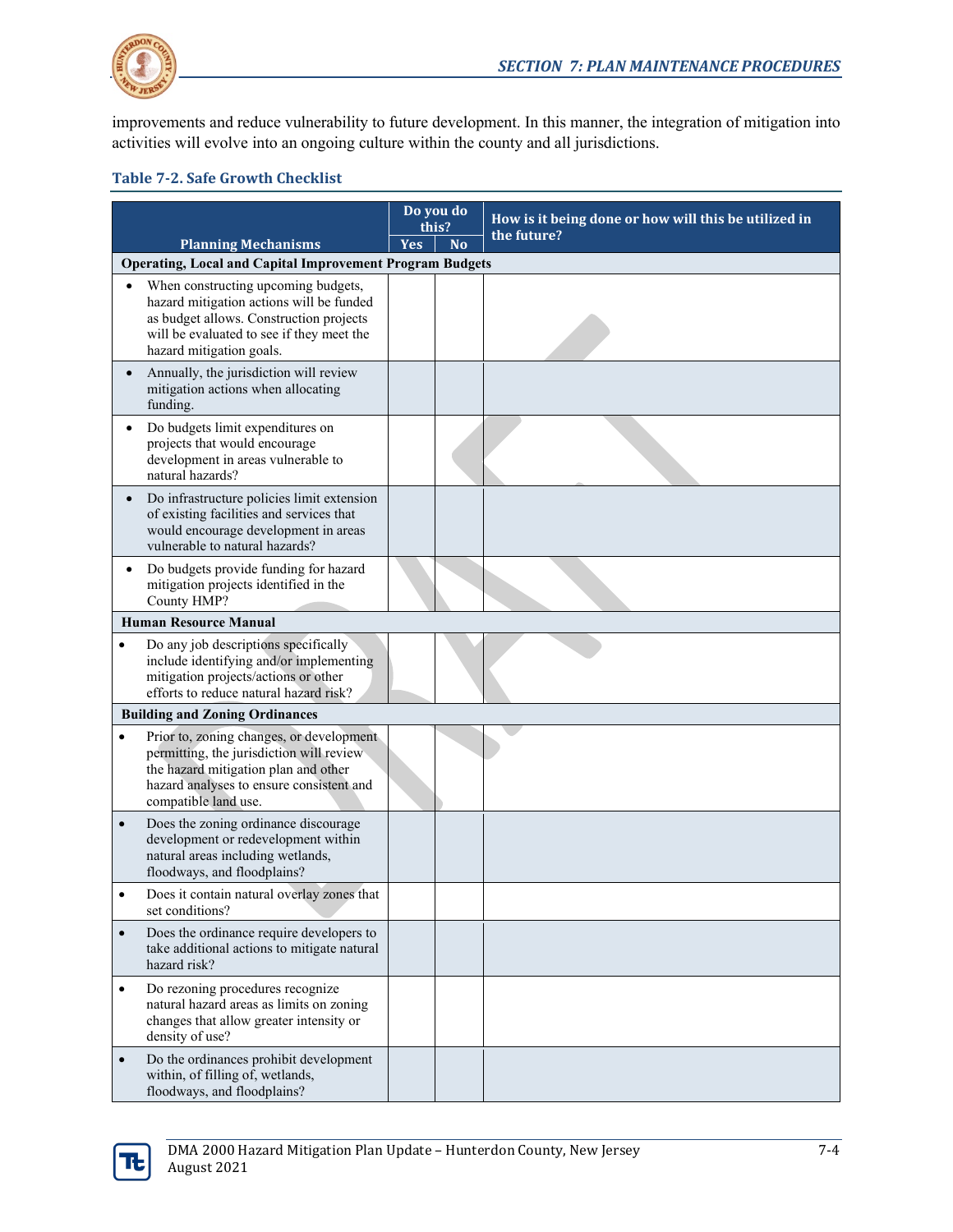

| <b>Planning Mechanisms</b>      |                                                                                                                                         | Do you do<br>this? |           | How is it being done or how will this be utilized in |
|---------------------------------|-----------------------------------------------------------------------------------------------------------------------------------------|--------------------|-----------|------------------------------------------------------|
|                                 |                                                                                                                                         | <b>Yes</b>         | <b>No</b> | the future?                                          |
|                                 | <b>Subdivision Regulations</b>                                                                                                          |                    |           |                                                      |
|                                 | Do the subdivision regulations restrict<br>the subdivision of land within or adjacent<br>to natural hazard areas?                       |                    |           |                                                      |
| $\bullet$                       | Do the subdivision regulations restrict<br>the subdivision of land within or adjacent<br>to natural hazard areas?                       |                    |           |                                                      |
| $\bullet$                       | Do the regulations provide for<br>conservation subdivisions or cluster<br>subdivisions in order to conserve<br>environmental resources? |                    |           |                                                      |
| $\bullet$                       | Do the regulations allow density<br>transfers where hazard areas exist?                                                                 |                    |           |                                                      |
|                                 | <b>Comprehensive Plan</b>                                                                                                               |                    |           |                                                      |
| $\bullet$                       | Are the goals and policies of the plan<br>related to those of the County HMP?                                                           |                    |           |                                                      |
| $\bullet$                       | Does the future land use map clearly<br>identify natural hazard areas?                                                                  |                    |           |                                                      |
| $\bullet$                       | Do the land use policies discourage<br>development or redevelopment with<br>natural hazard areas?                                       |                    |           |                                                      |
| $\bullet$                       | Does the plan provide adequate space for<br>expected future growth in areas located<br>outside natural hazard areas?                    |                    |           |                                                      |
|                                 | <b>Land Use</b>                                                                                                                         |                    |           |                                                      |
|                                 | Does the future land use map clearly<br>identify natural hazard areas?                                                                  |                    |           |                                                      |
| $\bullet$                       | Do the land use policies discourage<br>development or redevelopment with<br>natural hazard areas?                                       |                    |           |                                                      |
| $\bullet$                       | Does the plan provide adequate space for<br>expected future growth in areas located<br>outside natural hazard areas?                    |                    |           |                                                      |
|                                 | <b>Transportation Plan</b>                                                                                                              |                    |           |                                                      |
|                                 | Does the transportation plan limit access<br>to hazard areas?                                                                           |                    |           |                                                      |
| $\bullet$                       | Is transportation policy used to guide<br>growth to safe locations?                                                                     |                    |           |                                                      |
| $\bullet$                       | Are transportation systems designed to<br>function under disaster conditions (e.g.<br>evacuation)?                                      |                    |           |                                                      |
| <b>Environmental Management</b> |                                                                                                                                         |                    |           |                                                      |
| $\bullet$                       | Are environmental systems that protect<br>development from hazards identified and<br>mapped?                                            |                    |           |                                                      |
| $\bullet$                       | Do environmental policies maintain and<br>restore protective ecosystems?                                                                |                    |           |                                                      |
| $\bullet$                       | Do environmental policies provide<br>incentives to development that is located<br>outside protective ecosystems?                        |                    |           |                                                      |

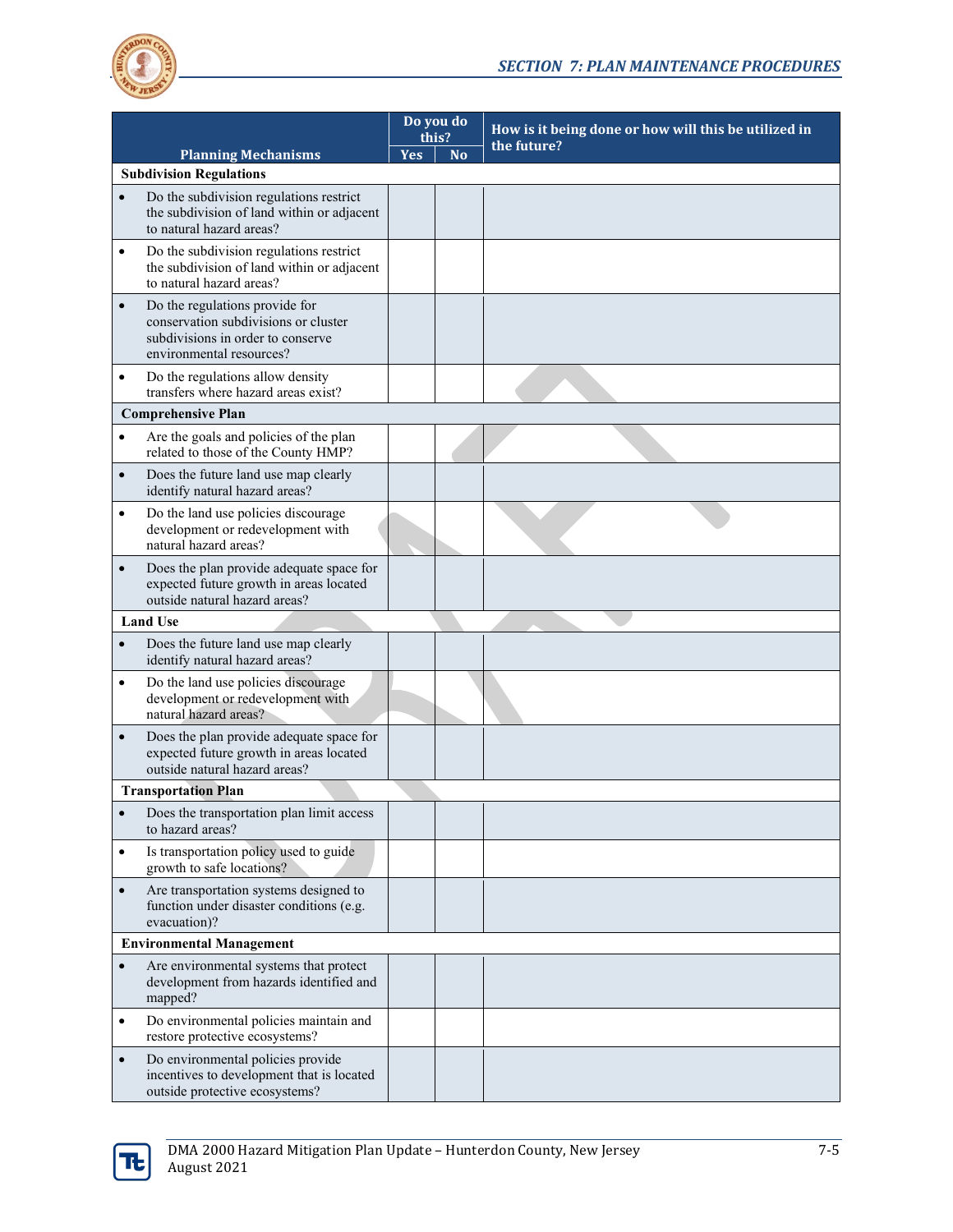

| <b>Planning Mechanisms</b>           |                                                                                                                                                                                           | Do you do<br>this? |                | How is it being done or how will this be utilized in<br>the future? |  |
|--------------------------------------|-------------------------------------------------------------------------------------------------------------------------------------------------------------------------------------------|--------------------|----------------|---------------------------------------------------------------------|--|
|                                      |                                                                                                                                                                                           | <b>Yes</b>         | N <sub>o</sub> |                                                                     |  |
|                                      | <b>Grant Applications</b>                                                                                                                                                                 |                    |                |                                                                     |  |
|                                      | Data and maps will be used as<br>supporting documentation in grant<br>applications.                                                                                                       |                    |                |                                                                     |  |
| <b>Ordinances</b>                    |                                                                                                                                                                                           |                    |                |                                                                     |  |
|                                      | When updating ordinances, hazard<br>mitigation will be a priority                                                                                                                         |                    |                |                                                                     |  |
| <b>Economic Development</b>          |                                                                                                                                                                                           |                    |                |                                                                     |  |
|                                      | Local economic development group will<br>take into account information regarding<br>identified hazard areas when assisting<br>new businesses in finding a location.                       |                    |                |                                                                     |  |
| <b>Public Education and Outreach</b> |                                                                                                                                                                                           |                    |                |                                                                     |  |
|                                      | Does the jurisdiction have any public<br>outreach mechanisms / programs in place<br>to inform citizens on natural hazards,<br>risk, and ways to protect themselves<br>during such events? |                    |                |                                                                     |  |

#### **7.1.3 EVALUATING**

The evaluation of the mitigation plan is an assessment of whether the planning process and actions have been effective, if the HMP goals are being achieved, and whether changes are needed. The HMP will be evaluated on an annual basis to determine the effectiveness of the programs, and to reflect changes that could affect mitigation priorities or available funding.

The status of the HMP will be discussed and documented at an annual plan review meeting of the Planning Partnership, to be held either in person or via teleconference approximately one year from the date of local adoption of this update, and successively thereafter. At least two weeks before the annual plan review meeting, the Hunterdon County HMP Coordinator will advise Planning Partnership members of the meeting date, agenda and expectations of the members.

The Hunterdon County HMP Coordinator will be responsible for calling and coordinating the annual plan review meeting and soliciting input regarding progress toward meeting plan goals and objectives. These evaluations will assess whether:

- Goals and objectives address current and expected conditions.
- The nature or magnitude of the risks has changed.
- Current resources are appropriate for implementing the HMP and if different or additional resources are now available.
- Actions were cost effective.
- Schedules and budgets are feasible.
- Implementation problems, such as technical, political, legal or coordination issues with other agencies are presents.
- Outcomes have occurred as expected.
- Changes in county or community resources impacted plan implementation (e.g., funding, personnel, and equipment)

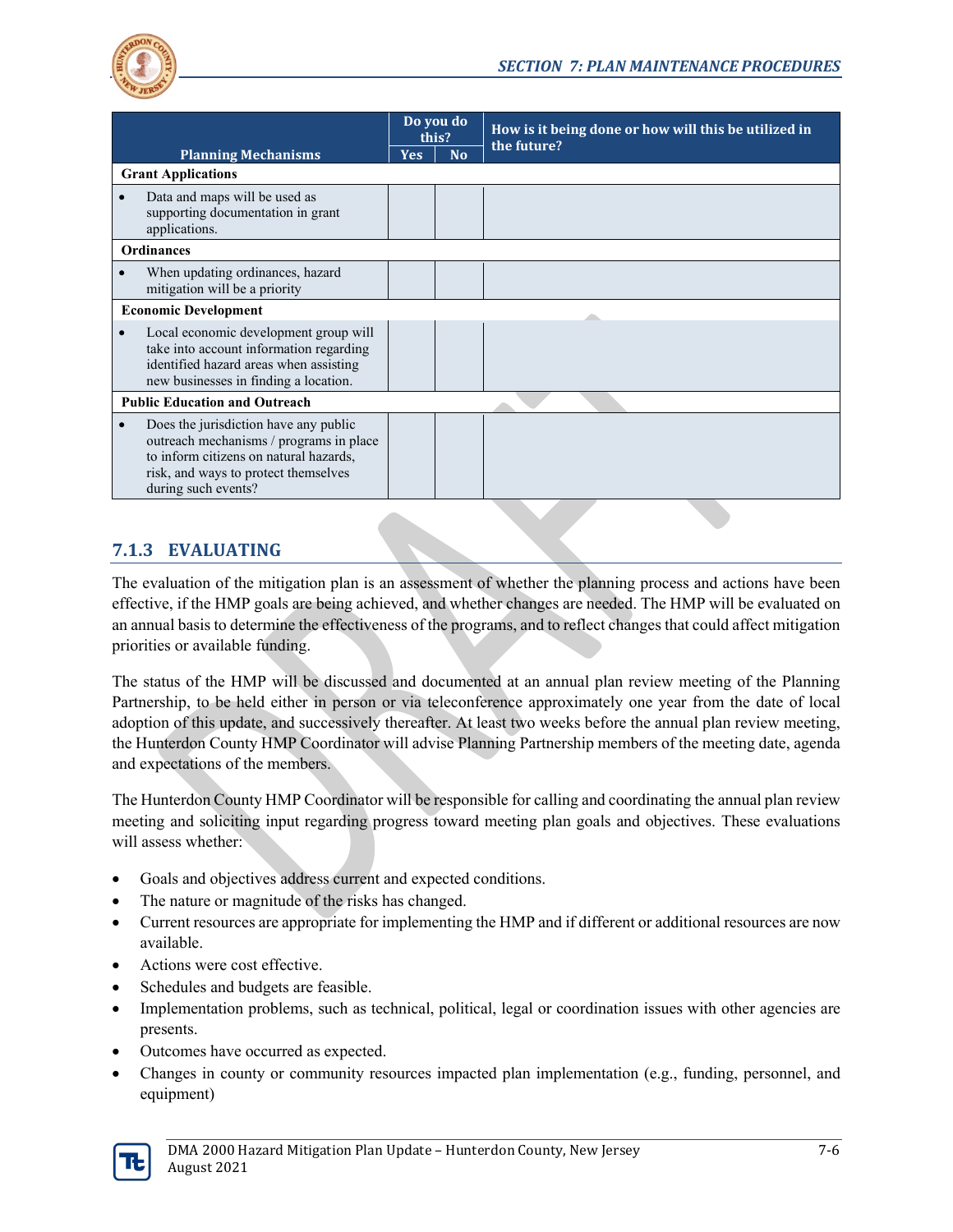

• New agencies/departments/staff should be included, including other local governments as defined under 44 CFR 201.6. New agencies/departments/staff should be included, including other local governments as defined under 44 CFR 201.6.

Specifically, the Planning Partnership will review the mitigation goals, objectives, and activities using performance-based indicators, including:

- New agencies/departments
- Project completion
- Under/over spending
- Achievement of the goals and objectives
- Resource allocation
- Timeframes
- **Budgets**
- Lead/support agency commitment
- Resources
- **Feasibility**

The HMP Coordinator will present upcoming FEMA mitigation grant funding opportunities to ensure all plan participants are aware and can actively develop applications for project implementation.

Finally, the Planning Partnership will evaluate how other programs and policies have conflicted or augmented planned or implemented measures, and shall identify policies, programs, practices, and procedures that could be modified to accommodate hazard mitigation actions ("Implementation of Mitigation Plan through Existing Programs" subsection later in this section discusses this process). Other programs and policies can include those that address:

- Economic development
- Environmental preservation
- Historic preservation
- Redevelopment
- Health and/or safety
- Recreation
- Land use/zoning
- Public education and outreach
- **Transportation**

The Planning Partnership should refer to the evaluation forms, Worksheets #2 and #4 in the FEMA 386-4 guidance document, to assist in the evaluation process (see Appendix G – Plan Review Tools). Further, the Planning Partnership should refer to any process and plan review deliverables developed by the county or participating jurisdictions as a part of the plan review processes established for prior or existing local HMPs within the county.

The Hunterdon County HMP Coordinator shall be responsible for preparing an Annual HMP Progress Report for each year of the performance period, based on the information provided by the local Planning Partnership members, information presented at the annual Planning Partnership meeting, and other information as appropriate and relevant. These annual reports will provide data for the five-year update of this HMP and will assist in pinpointing any implementation challenges. By monitoring the implementation of the HMP on an annual

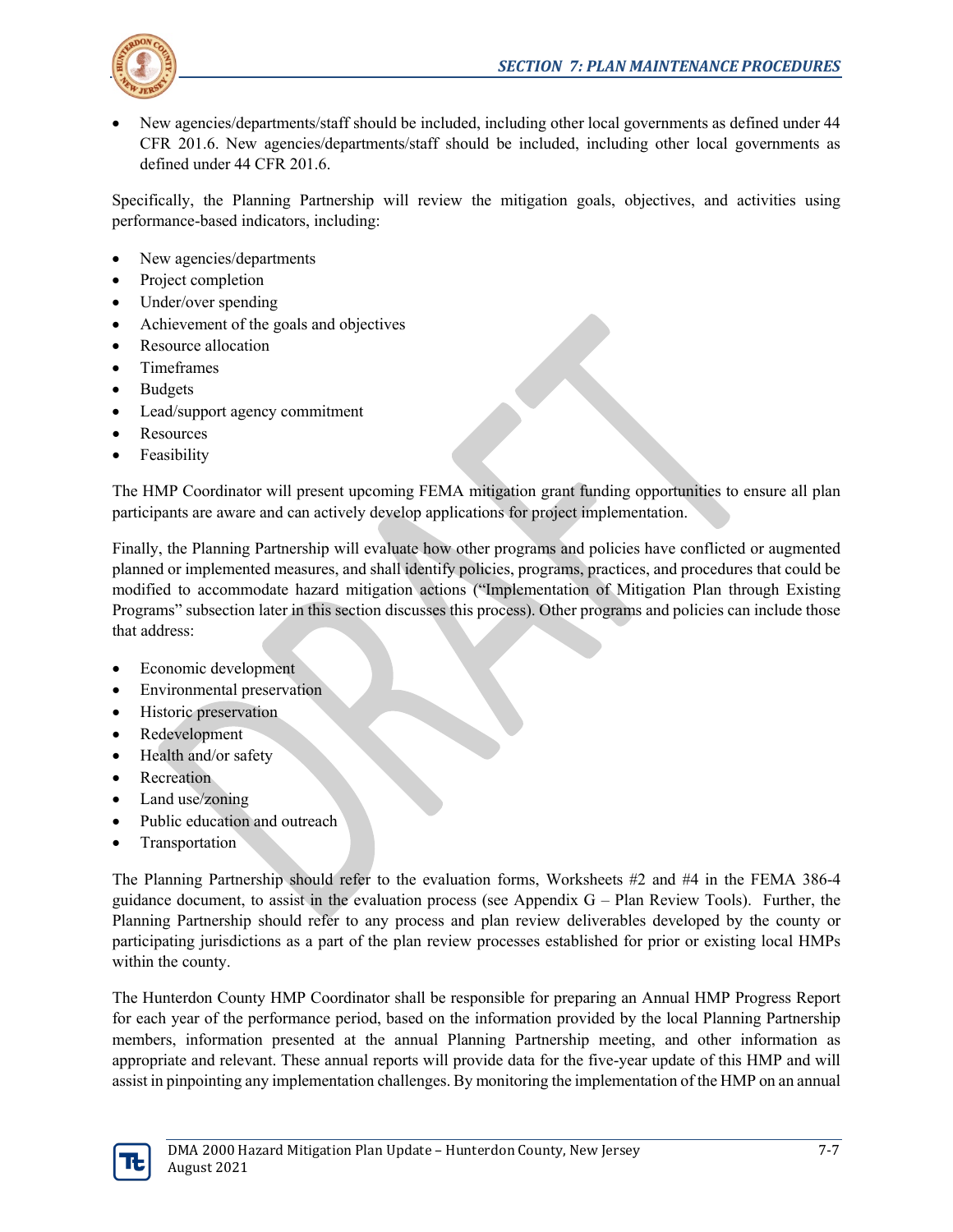

basis, the Planning Partnership will be able to assess which projects are completed, which are no longer feasible, and what projects should require additional funding.

The Annual HMP Progress Report shall be posted on the Hunterdon County HMP website to keep the public apprised of the plan's implementation. Additionally, the website provides details on the HMP update planning process. For communities who might choose to join the NFIP CRS program, this report will also be provided to each CRS participating community in order to meet annual CRS recertification requirements. To meet this recertification timeline, the Planning Partnership will strive to complete the review process and prepare an Annual HMP Progress Report by September 30 of each year. [\(https://www.Hunterdon.nj.us/cn/webpage.cfm?TPID=11091\)](https://www.sussex.nj.us/cn/webpage.cfm?TPID=11091)

The HMP will also be evaluated and revised following any major disasters, to determine if the recommended actions remain relevant and appropriate. The risk assessment will also be revisited to see if any changes are necessary based on the pattern of disaster damages or if data listed in the Section 4.3 (Hazard Profiles) of this plan has been collected to facilitate the risk assessment. This is an opportunity to increase the jurisdictions disaster resistance and build a better and stronger community.

# **7.1.4 UPDATING**

44 CFR 201.6.d.3 requires that local hazard mitigation plans be reviewed, revised as appropriate, and resubmitted for approval in order to remain eligible for benefits awarded under DMA 2000. It is the intent of the Hunterdon County HMP Planning Partnership to update this plan on a five-year cycle from the date of initial plan adoption.

To facilitate the update process, the Hunterdon County HMP Coordinator, with support of the Planning Partnership, shall use the second annual Planning Partnership meeting to develop and commence the implementation of a detailed plan update program. The Hunterdon County HMP Coordinator shall invite representatives from NYS DHSES to this meeting to provide guidance on plan update procedures. This program shall, at a minimum, establish who shall be responsible for managing and completing the plan update effort, what needs to be included in the updated plan, and a detailed timeline with milestones to assure that the update is completed according to regulatory requirements.

At this meeting, the Planning Partnership shall determine what resources will be needed to complete the update. The Hunterdon County HMP Coordinator shall be responsible for assuring that needed resources are secured.

Following each five-year update of the mitigation plan, the updated plan will be distributed for public comment. After all comments are addressed, the HMP will be revised and distributed to all planning group members and the New York State Hazard Mitigation Officer.

# **7.1.5 GRANT MONITORING AND COORDINATION**

Hunterdon County recognizes the importance of having an annual coordination period that helps each planning partner become aware of upcoming mitigation grant opportunities identifies multi-jurisdiction projects to pursue. Grant monitoring will be the responsibility of each planning partner as part of their annual progress reporting. The Hunterdon County HMP Coordinator will keep the planning partners apprised of Hazard Mitigation Assistance grant openings and assist in developing letters of intent for grant opportunities when practicable.

Hunterdon County intends to be a resource in the support of project grant writing and development. The degree of this support will depend on the level of assistance requested by the partnership during open windows for grant applications. As part of grant monitoring and coordination, Hunterdon County intends to provide the following:

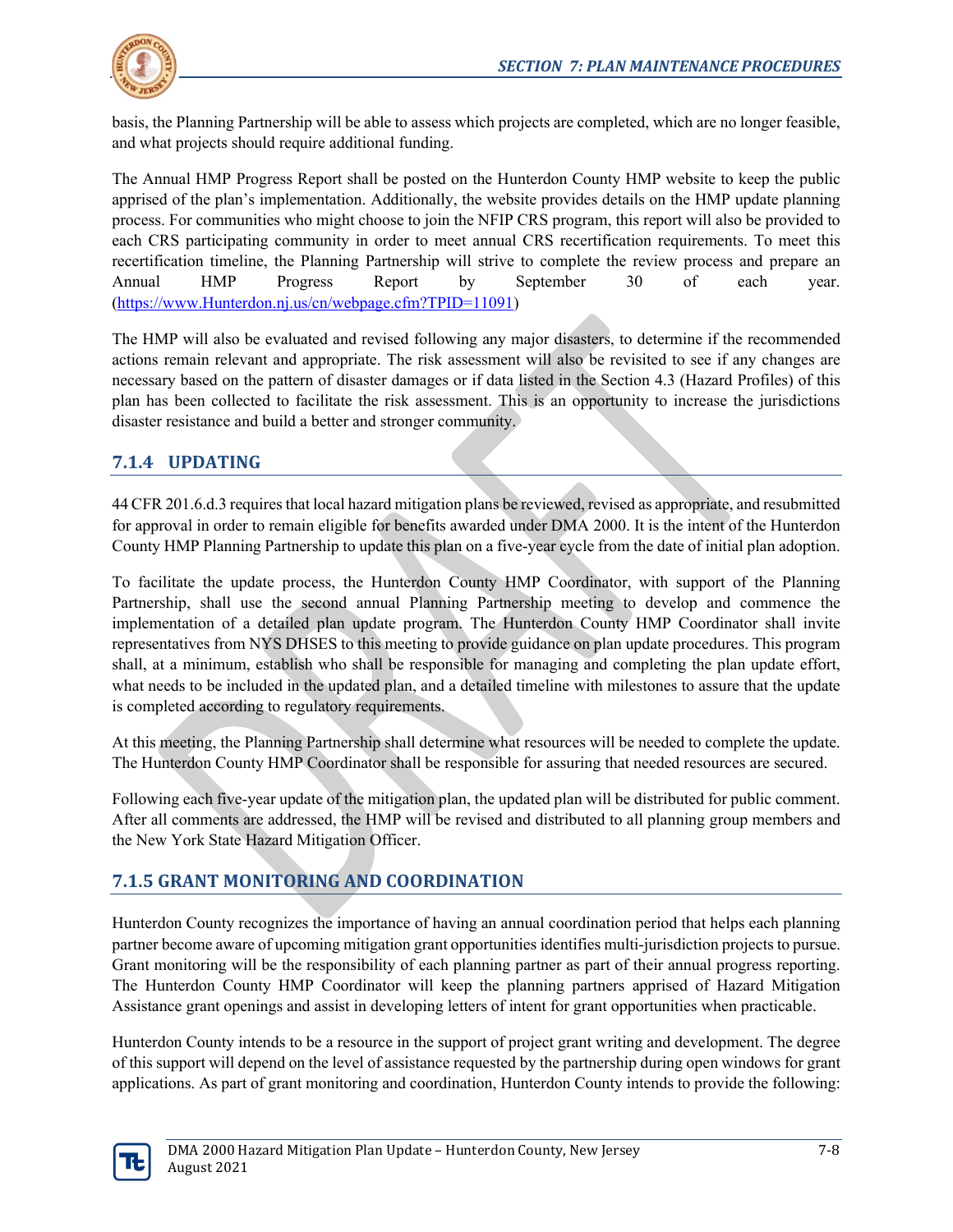

- Notification to planning partners about impending grant opportunities.
- A current list of eligible, jurisdiction-specific projects for funding pursuit consideration.
- Notification about mitigation priorities for the fiscal year to assist the planning partners in the selection of appropriate projects.

Grant monitoring and coordination will be integrated into the annual progress report or as needed based on the availability of non-HMA or post-disaster funding opportunities.

# **7.2 IMPLEMENTATION OF MITIGATION PLAN THROUGH EXISTING PROGRAMS**

Effective mitigation is achieved when hazard awareness and risk management approaches and strategies become an integral part of public activities and decision-making. Within the county there are many existing plans and programs that support hazard risk management, and thus it is critical that this hazard mitigation plan integrate and coordinate with, and complement, those existing plans and programs.

The "Capability Assessment" section of Section 6 (Mitigation Strategy) provides a summary and description of the existing plans, programs and regulatory mechanisms at all levels of government (federal, state, county and local) that support hazard mitigation within the county. Within each jurisdictional annex in Section 9 (Jurisdictional Annexes), the County and each participating jurisdiction identified how they have integrated hazard risk management into their existing planning, regulatory and operational/administrative framework ("existing integration"), and how they intend to promote this integration ("opportunities for future integration").

It is the intention of Planning Partnership representatives to incorporate mitigation planning as an integral component of daily government operations. Planning Partnership representatives will work with local government officials to integrate the newly adopted hazard mitigation goals and actions into the general operations of government and partner organizations. Further, the sample adoption resolution (Appendix A) includes a resolution item stating the intent of the local governing body to incorporate mitigation planning as an integral component of government and partner operations. By doing so, the Planning Partnership anticipates that:

- 1. Hazard mitigation planning will be formally recognized as an integral part of overall emergency management efforts;
- 2. The Hazard Mitigation Plan, Comprehensive Plans, Emergency Management Plans and other relevant planning mechanisms will become mutually supportive documents that work in concert to meet the goals and needs of county residents.

Other planning processes and programs to be coordinated with the recommendations of the hazard mitigation plan include the following:

- Emergency response plans
- Training and exercise of emergency response plans
- Debris management plans
- Recovery plans
- Capital improvement programs
- Municipal codes
- Community design guidelines
- Water-efficient landscape design guidelines
- Stormwater management programs
- Water system vulnerability assessments

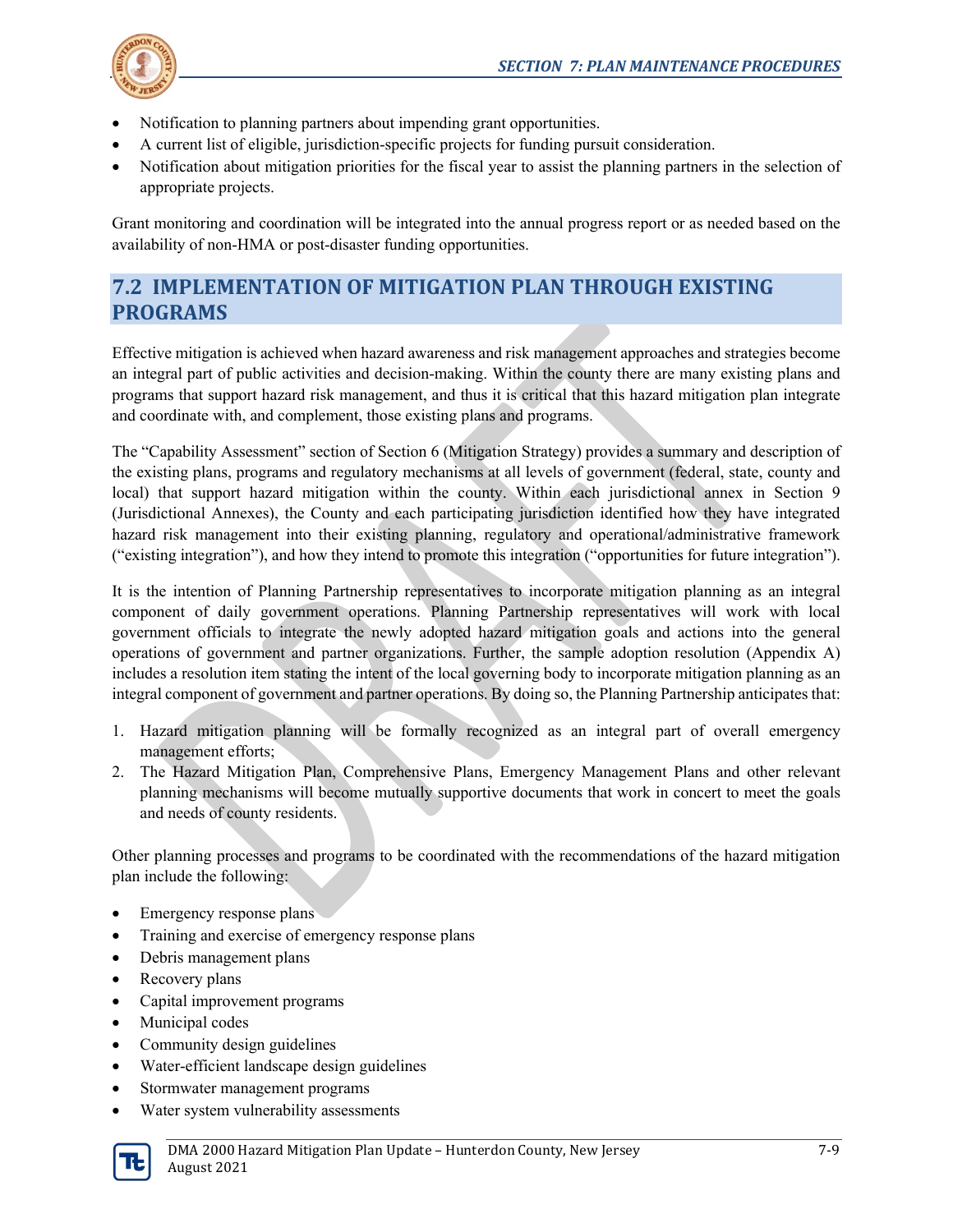

- Community Wildfire Protection Plans
- Comprehensive Flood Hazard Management Plans
- Resiliency plans
- Community Development Block Grant-Disaster Recovery action plans
- Public information/education plans

Some action items do not need to be implemented through regulation. Instead, these items can be implemented through the creation of new educational programs, continued interagency coordination, or improved public participation.

During the annual plan evaluation process, the Planning Partnership representatives will identify additional policies, programs, practices, and procedures that could be modified to accommodate hazard mitigation actions and include these findings and recommendations in the Annual HMP Progress Report.

### **7.3 CONTINUED PUBLIC INVOLVEMENT**

Hunterdon County and participating jurisdictions are committed to the continued involvement of the public in the hazard mitigation process. This HMP update will continue to be posted on-line [\(https://www.Hunterdon.nj.us/cn/webpage.cfm?TPID=11091\)](https://www.sussex.nj.us/cn/webpage.cfm?TPID=11091). In addition, public outreach and dissemination of the HMP will include:

- Links to the plan on jurisdiction websites of each jurisdiction with capability.
- Continued utilization of existing social media outlets (Facebook, Twitter) to inform the public of natural hazard events, such as floods and severe storms. Educate the public via the jurisdictional websites on how these applications can be used in an emergency situation.
- Development of annual articles or workshops on flood hazards to educate the public and keep them aware of the dangers of flooding.
- A new interactive website that features the plan, a complete hazard profile, stakeholder surveys, citizen surveys, public commentary and mitigation project submission

Planning Partnership representatives and the Hunterdon County HMP Coordinator will be responsible for receiving, tracking, and filing public comments regarding this HMP. The public will have an opportunity to comment on the plan via the hazard mitigation website at any time. The HMP Coordinator will maintain this website, posting new information and maintaining an active link to collect public comments. The HMP Coordinator also intends to post the annual plan review report on the website and StoryMap.

The public can also provide input at the annual review meeting for the HMP and during the next five-year plan update. The Hunterdon County HMP Coordinator is responsible for coordinating the plan evaluation portion of the meeting, soliciting feedback, collecting and reviewing the comments, and ensuring their incorporation in the five-year plan update as appropriate. Additional meetings might also be held as deemed necessary by the planning group. The purpose of these meeting would be to provide the public an opportunity to express concerns, opinions, and ideas about the mitigation plan.

The Planning Partnership representatives shall be responsible to assure that:

- Public comment and input on the plan, and hazard mitigation in general, are recorded and addressed, as appropriate.
- Copies of the latest approved plan (or draft in the case that the five-year update effort is underway) are available for review, along with instructions to facilitate public input and comment on the plan.

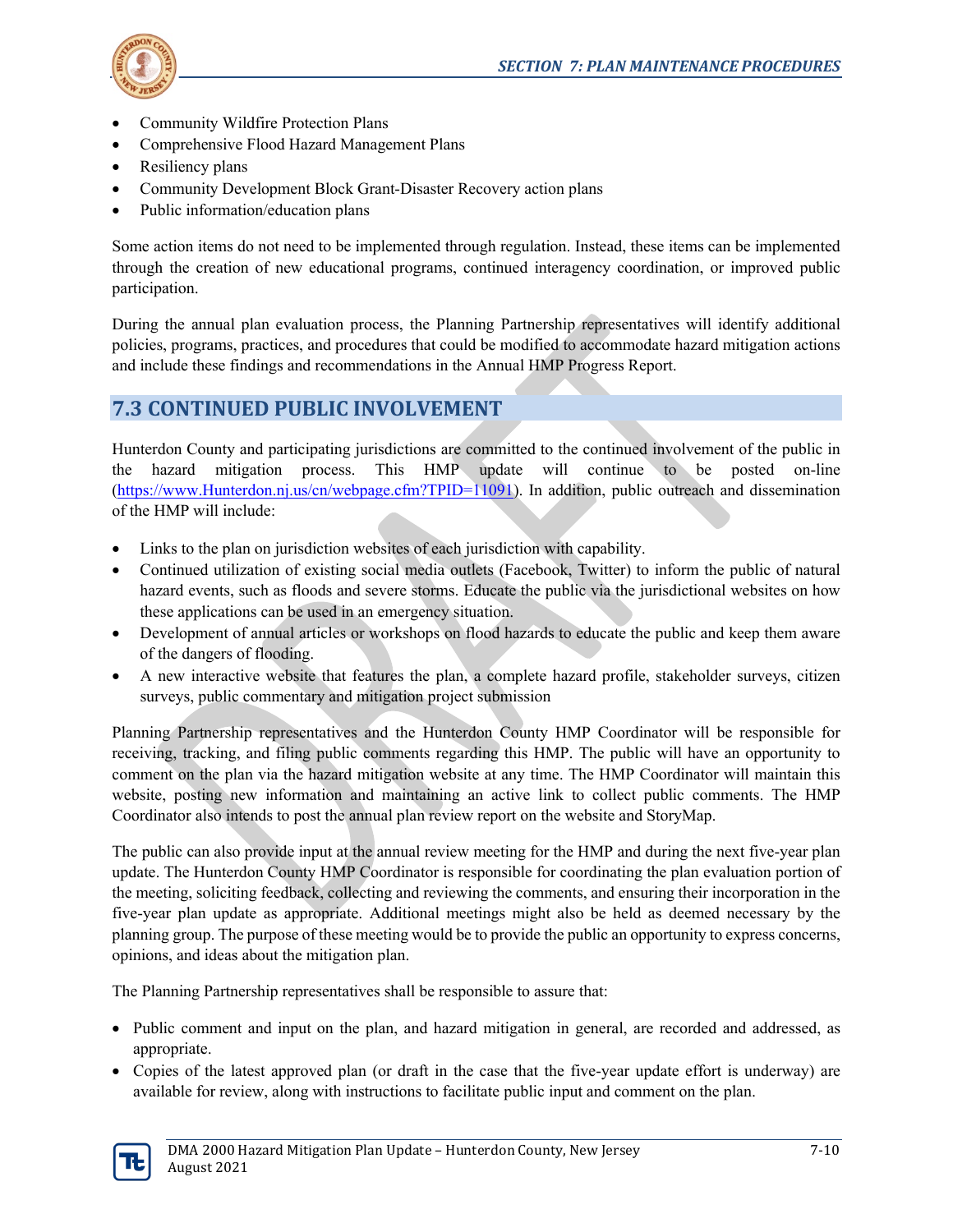

- Appropriate links to the Hunterdon County HMP website are included on jurisdiction websites.
- Public notices are made as appropriate to inform the public of the availability of the plan, particularly during plan update cycles.
- The Hunterdon County HMP Coordinator shall be responsible to assure that:
- Public and stakeholder comment and input on the plan, and hazard mitigation in general, are recorded and addressed, as appropriate.
- The Hunterdon County HMP website and StoryMap is maintained and updated as appropriate, including the posting of the annual plan review reports.
- Copies of the latest approved plan are available for review at appropriate county facilities along with instructions to facilitate public input and comment on the plan.

Public notices, including media releases, are made as appropriate to inform the public of the availability of the plan, particularly during plan update cycles.